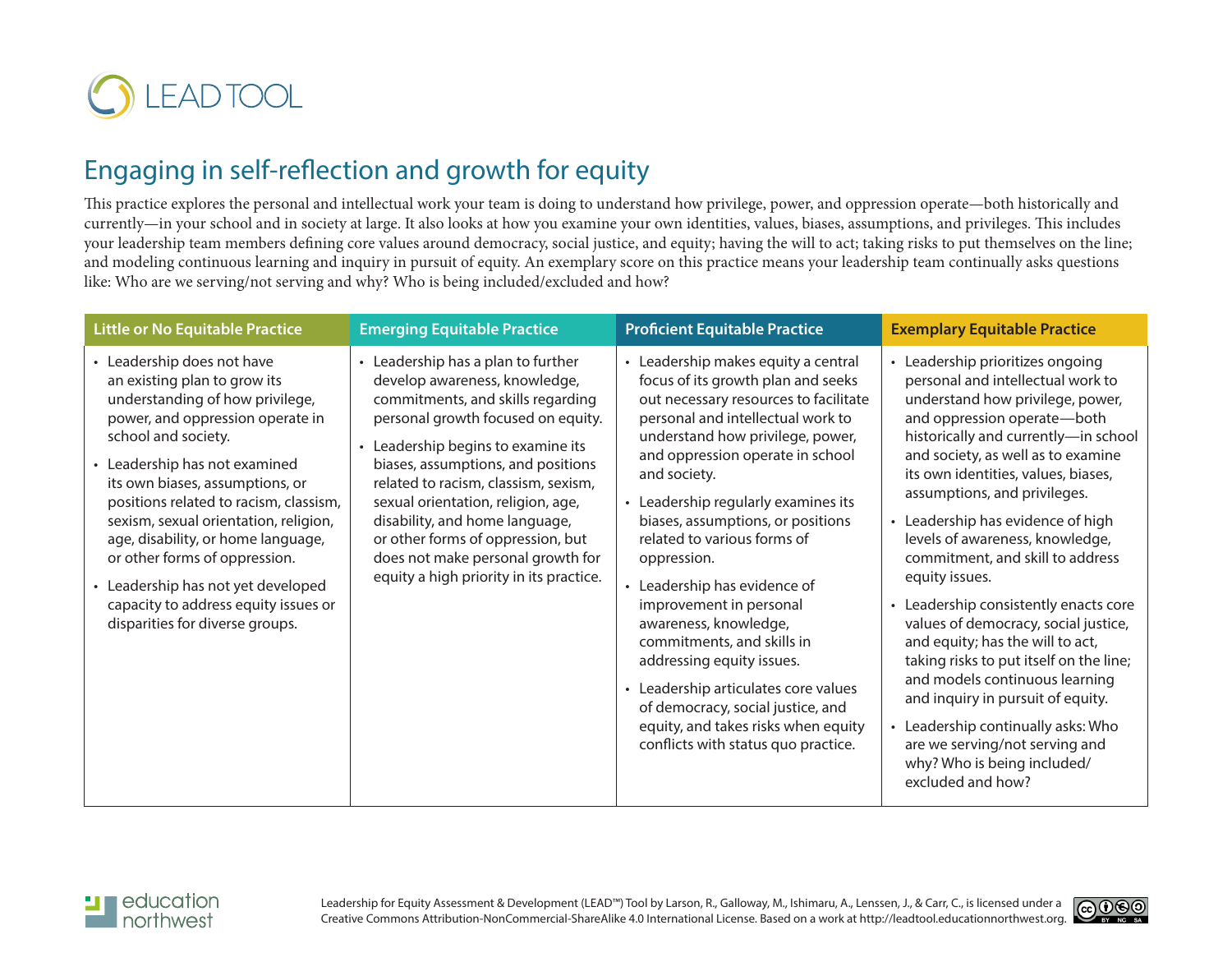

## Constructing and enacting an equity vision

This practice focuses on your leadership team's capacity to develop a vision for equity in your school or district. An exemplary score here means the leadership engages in an inclusive process with the entire school community—particularly those traditionally marginalized in educational processes—to develop an explicit vision of collective responsibility for the educational success of each and every student. Leadership also explicitly recognizes inequities as systemic in nature, rather than as something rooted in individual children or their families. By modeling the vision in action, your leadership team demonstrates high expectations for educators and students, utilizing inclusive, democratic decisionmaking processes, and employing strategies for sustaining the vision and its enactment.

| <b>Little or No Equitable Practice</b>                                                                                                                                                                                                                                                                                                                                                                                                  | <b>Emerging Equitable Practice</b>                                                                                                                                                                                                                                                                                                                                                                                                                                                                                                                                                                                                                                                                    | <b>Proficient Equitable Practice</b>                                                                                                                                                                                                                                                                                                                                                                                                                                                                                                                        | <b>Exemplary Equitable Practice</b>                                                                                                                                                                                                                                                                                                                                                                                                                                                                                                                                                                                                                                                                                                                                                                                                                                                                                                                      |
|-----------------------------------------------------------------------------------------------------------------------------------------------------------------------------------------------------------------------------------------------------------------------------------------------------------------------------------------------------------------------------------------------------------------------------------------|-------------------------------------------------------------------------------------------------------------------------------------------------------------------------------------------------------------------------------------------------------------------------------------------------------------------------------------------------------------------------------------------------------------------------------------------------------------------------------------------------------------------------------------------------------------------------------------------------------------------------------------------------------------------------------------------------------|-------------------------------------------------------------------------------------------------------------------------------------------------------------------------------------------------------------------------------------------------------------------------------------------------------------------------------------------------------------------------------------------------------------------------------------------------------------------------------------------------------------------------------------------------------------|----------------------------------------------------------------------------------------------------------------------------------------------------------------------------------------------------------------------------------------------------------------------------------------------------------------------------------------------------------------------------------------------------------------------------------------------------------------------------------------------------------------------------------------------------------------------------------------------------------------------------------------------------------------------------------------------------------------------------------------------------------------------------------------------------------------------------------------------------------------------------------------------------------------------------------------------------------|
| • The vision is developed based<br>primarily on leadership's own<br>views.<br>• Leadership does not examine<br>whether nondominant voices<br>in the school community are<br>heard, valued, or shape the<br>vision.<br>• Leadership's vision of<br>achievement for "all students"<br>does not explicitly focus<br>on disparities that exist for<br>nondominant students and<br>families, or the systemic<br>nature of these disparities. | • Leadership begins to articulate a<br>vision that recognizes inequities<br>as systemic in nature, rather than<br>rooted in individual children or<br>their families, and invites teacher<br>and staff input on the vision.<br>• The vision considers the needs and<br>achievement of federally defined<br>student subgroups.<br>• Leadership begins to examine<br>whether nondominant voices in<br>the school community are heard,<br>valued, or shape the vision, and has<br>taken initial steps to incorporate<br>nondominant perspectives into the<br>vision.<br>• Leadership begins to develop<br>teacher and staff collective<br>responsibility for the educational<br>success of each student. | • Leadership collaborates with<br>teachers and staff to create and<br>enact a vision that prioritizes<br>eliminating systemic disparities<br>by race, ethnicity, class, and/or<br>home language.<br>Leadership collaborates with<br>teachers and staff to value<br>and include the perspectives<br>and priorities of nondominant<br>students, their families, and their<br>communities.<br>Leadership has evidence that<br>teachers and staff have collective<br>responsibility for the educational<br>success of each student<br>regardless of background. | • Leadership engages in an inclusive process<br>with the entire school community-<br>particularly diverse groups-to develop a<br>vision that prioritizes eliminating systemic<br>disparities by race, ethnicity, class, and/or<br>home language.<br>• The vision is collectively owned, and<br>perspectives and priorities of nondominant<br>students, their families, and their<br>communities are central.<br>Leadership models the vision in action,<br>demonstrating high expectations for<br>educator equitable practices and for<br>student learning; leadership uses inclusive,<br>democratic decisionmaking processes.<br>• Leadership employs strategies for<br>countering resistance to sustain the vision<br>and its enactment.<br>• Leadership has evidence that students,<br>teachers, staff, families, and community<br>members hold collective responsibility for<br>the educational success of each student<br>regardless of background. |

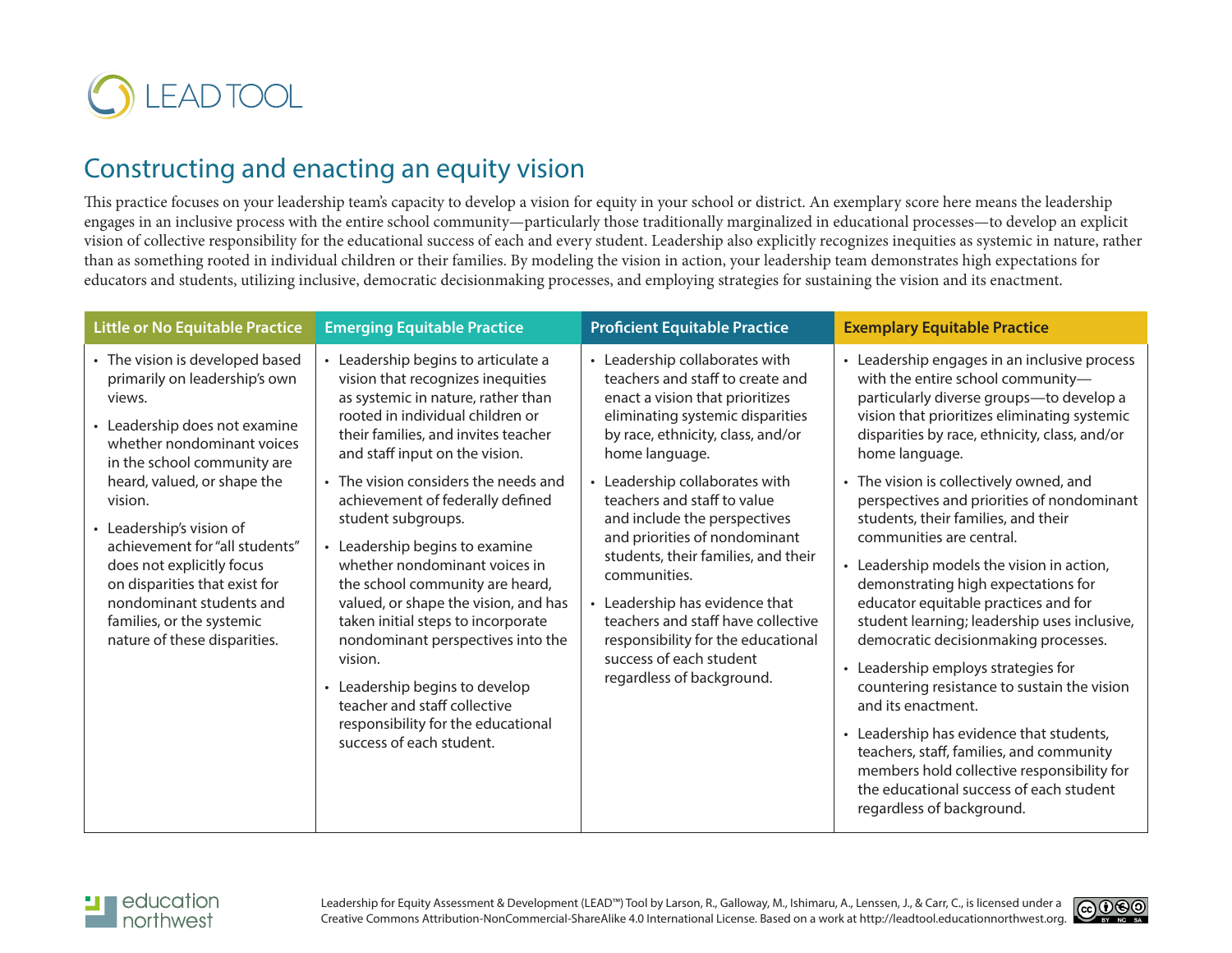

## Developing organizational leadership for equity

This practice examines your leadership team's capacity for organizationwide equity, focusing on how well your leadership team strives for equitable outcomes and encourages others (e.g., staff, parents, community members, students) as leaders. An exemplary score on this practice means your leadership examines its own and others' practices, biases, and assumptions; it also encourages dialogue about equitable teaching and learning and collaboration to change educational practices to provide a high-quality education for each student.

| <b>Little or No Equitable Practice</b>                                                                                                                                                                                                                                                                                                                                                                                        | <b>Emerging Equitable Practice</b>                                                                                                                                                                                                                                                                                                                                                                                                                                                                                                                                                                                                             | <b>Proficient Equitable Practice</b>                                                                                                                                                                                                                                                                                                                                                                                                                                                                                                                                   | <b>Exemplary Equitable Practice</b>                                                                                                                                                                                                                                                                                                                                                                                                                                                                                                                                                                                                                                                                      |
|-------------------------------------------------------------------------------------------------------------------------------------------------------------------------------------------------------------------------------------------------------------------------------------------------------------------------------------------------------------------------------------------------------------------------------|------------------------------------------------------------------------------------------------------------------------------------------------------------------------------------------------------------------------------------------------------------------------------------------------------------------------------------------------------------------------------------------------------------------------------------------------------------------------------------------------------------------------------------------------------------------------------------------------------------------------------------------------|------------------------------------------------------------------------------------------------------------------------------------------------------------------------------------------------------------------------------------------------------------------------------------------------------------------------------------------------------------------------------------------------------------------------------------------------------------------------------------------------------------------------------------------------------------------------|----------------------------------------------------------------------------------------------------------------------------------------------------------------------------------------------------------------------------------------------------------------------------------------------------------------------------------------------------------------------------------------------------------------------------------------------------------------------------------------------------------------------------------------------------------------------------------------------------------------------------------------------------------------------------------------------------------|
| • Leadership is based largely on<br>positional authority and delegated<br>roles (such as committee or<br>department chairs).<br>Leadership does not foster<br>organizational examination or<br>dialogue about educational<br>disparities for nondominant groups<br>or improvement of equitable<br>practice.<br>Leadership does not address equity<br>as part of teacher or staff growth<br>plans or professional development. | • Leadership acknowledges the need<br>to distribute leadership and may<br>have a team in place to examine<br>data and identify disparities by race,<br>ethnicity, class, and/or language.<br>Leadership encourages teacher<br>$\bullet$<br>and staff input in decisions;<br>responsibility for addressing equity<br>may be spread across a variety of<br>roles.<br>Leadership addresses equity<br>in professional development,<br>particularly in response to<br>precipitating events and needs, but<br>examination of and dialogue about<br>disparities for nondominant groups<br>or improving equitable practice are<br>not a central focus. | • Leadership builds the capacity of<br>teachers and staff schoolwide to<br>engage in decisionmaking and<br>take on substantive leadership<br>throughout the organization.<br>• Leadership makes ongoing<br>improvements in equitable practice<br>and understanding of the systemic<br>nature of educational disparities a<br>central focus of teacher and staff<br>growth plans and professional<br>development.<br>• Teachers and staff regularly<br>examine their own and others'<br>practice and dialogue and<br>collaborate on equitable teaching<br>and learning. | • Leadership has developed<br>the capacity of teachers, staff,<br>students, families, and community<br>members to take responsibility and<br>leadership for equity.<br>• Organizationwide leadership<br>has created a culture of inquiry<br>and ongoing, data-informed<br>decisionmaking and improvement;<br>there is evidence of more equitable<br>outcomes.<br>• Professional growth and<br>development for equity are deeply<br>embedded in daily organizational<br>practice.<br>• The entire school community<br>engages in inquiry, dialogue, and<br>collaboration grounded in systemic<br>and historical understandings of<br>disparities to provide a high-quality<br>education for each student. |



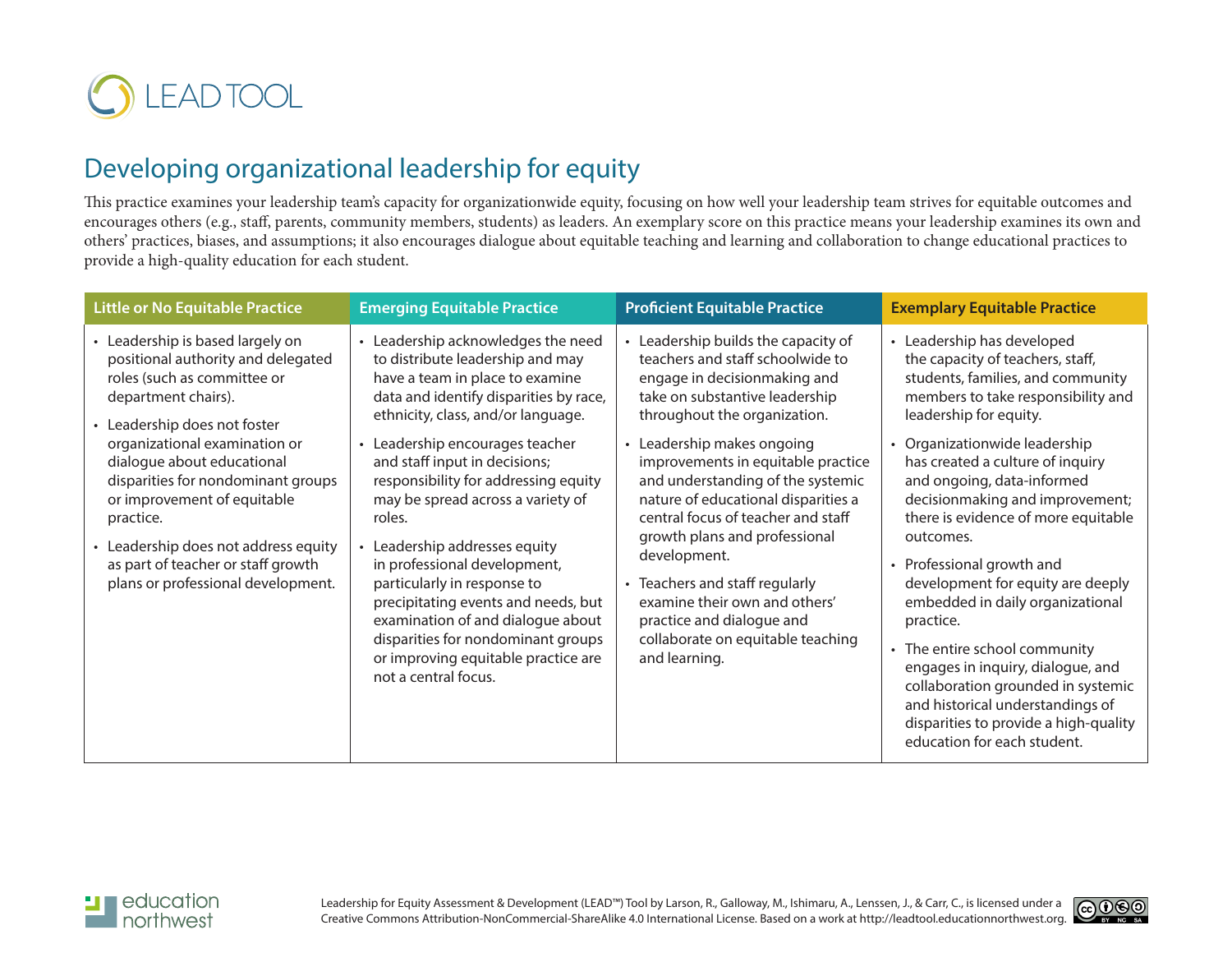

## Modeling ethical and equitable behavior

This practice examines the example set by your school's leadership team when it comes to equity. An exemplary score in this practice means your leadership team leads by example, demonstrating integrity, advocacy, conviction, transparency, and persistence in pursuing equity. It follows through on commitments even in the face of risk, challenge, and push-back.

| <b>Little or No Equitable Practice</b>                                                                                                                                                                                                                                                                                                                                                                                        | <b>Emerging Equitable Practice</b>                                                                                                                                                                                                                                                                                                                                                                                                                                                                                                                                                                                                                                                           | <b>Proficient Equitable Practice</b>                                                                                                                                                                                                                                                                                                                                                                                                                                                                                                                                                                                                                                 | <b>Exemplary Equitable Practice</b>                                                                                                                                                                                                                                                                                                                                                                                                                                                                                                                                                                                                                                                                                                                                                                                                                                                                                                                                                 |
|-------------------------------------------------------------------------------------------------------------------------------------------------------------------------------------------------------------------------------------------------------------------------------------------------------------------------------------------------------------------------------------------------------------------------------|----------------------------------------------------------------------------------------------------------------------------------------------------------------------------------------------------------------------------------------------------------------------------------------------------------------------------------------------------------------------------------------------------------------------------------------------------------------------------------------------------------------------------------------------------------------------------------------------------------------------------------------------------------------------------------------------|----------------------------------------------------------------------------------------------------------------------------------------------------------------------------------------------------------------------------------------------------------------------------------------------------------------------------------------------------------------------------------------------------------------------------------------------------------------------------------------------------------------------------------------------------------------------------------------------------------------------------------------------------------------------|-------------------------------------------------------------------------------------------------------------------------------------------------------------------------------------------------------------------------------------------------------------------------------------------------------------------------------------------------------------------------------------------------------------------------------------------------------------------------------------------------------------------------------------------------------------------------------------------------------------------------------------------------------------------------------------------------------------------------------------------------------------------------------------------------------------------------------------------------------------------------------------------------------------------------------------------------------------------------------------|
| • Leadership does not openly<br>pursue equity or social<br>justice or model behaviors to<br>redress systemic inequities for<br>nondominant students, families,<br>or communities.<br>• Leadership avoids undue<br>attention to issues of racism,<br>classism, sexual orientation, and<br>other forms of discrimination.<br>• Leadership complies with civil<br>rights requirements in response<br>to monitoring and mandates. | • Leadership begins to explicitly<br>pursue equity and social<br>justice and model behaviors to<br>redress systemic inequities for<br>nondominant students, families,<br>or communities; however, these<br>behaviors do not guide everyday<br>decisionmaking.<br>Leadership balances its<br>commitment to equity and the<br>dominant communities' competing<br>demands or resistance.<br>• Leadership begins to react to<br>issues of racism, classism, sexual<br>orientation, and other forms<br>of discrimination in ways that<br>build the school community's<br>understanding of difference and<br>oppression.<br>• Leadership is responsive to civil<br>rights issues and requirements. | • Leadership demonstrates<br>commitment to equity and social<br>justice and advocates inside<br>the school to redress systemic<br>inequities for diverse students,<br>families, and communities.<br>• Leadership follows through on<br>commitments in the face of risk,<br>challenge, and resistance from<br>within the school.<br>• Leadership consistently and<br>openly responds to issues<br>of racism, classism, sexual<br>orientation, etc., to build<br>the school community's<br>understanding of difference and<br>oppression.<br>Leadership exceeds legal<br>$\bullet$<br>requirements through ethical<br>advocacy for human rights and<br>social justice. | • Leadership demonstrates persistent<br>pursuit of equity and social justice,<br>leading by example in everyday practice,<br>interactions, and decisionmaking.<br>• Individually and collectively, leadership<br>models integrity, advocacy, conviction,<br>and transparency to redress systemic<br>inequities for diverse students, families,<br>and communities.<br>• Leadership consistently follows through<br>on equity commitments and has effective<br>strategies for persisting in the face of risk,<br>challenge, and resistance from inside and<br>outside the school.<br>• Leadership proactively challenges racism,<br>classism, sexual orientation, etc., to foster<br>collective learning.<br>• Leadership openly acknowledges its<br>own power and privilege and acts as<br>ally to educators, students, and parent/<br>community leaders.<br>• Leadership has evidence of elimination of<br>systemic inequities, social injustices, and<br>human rights violations. |



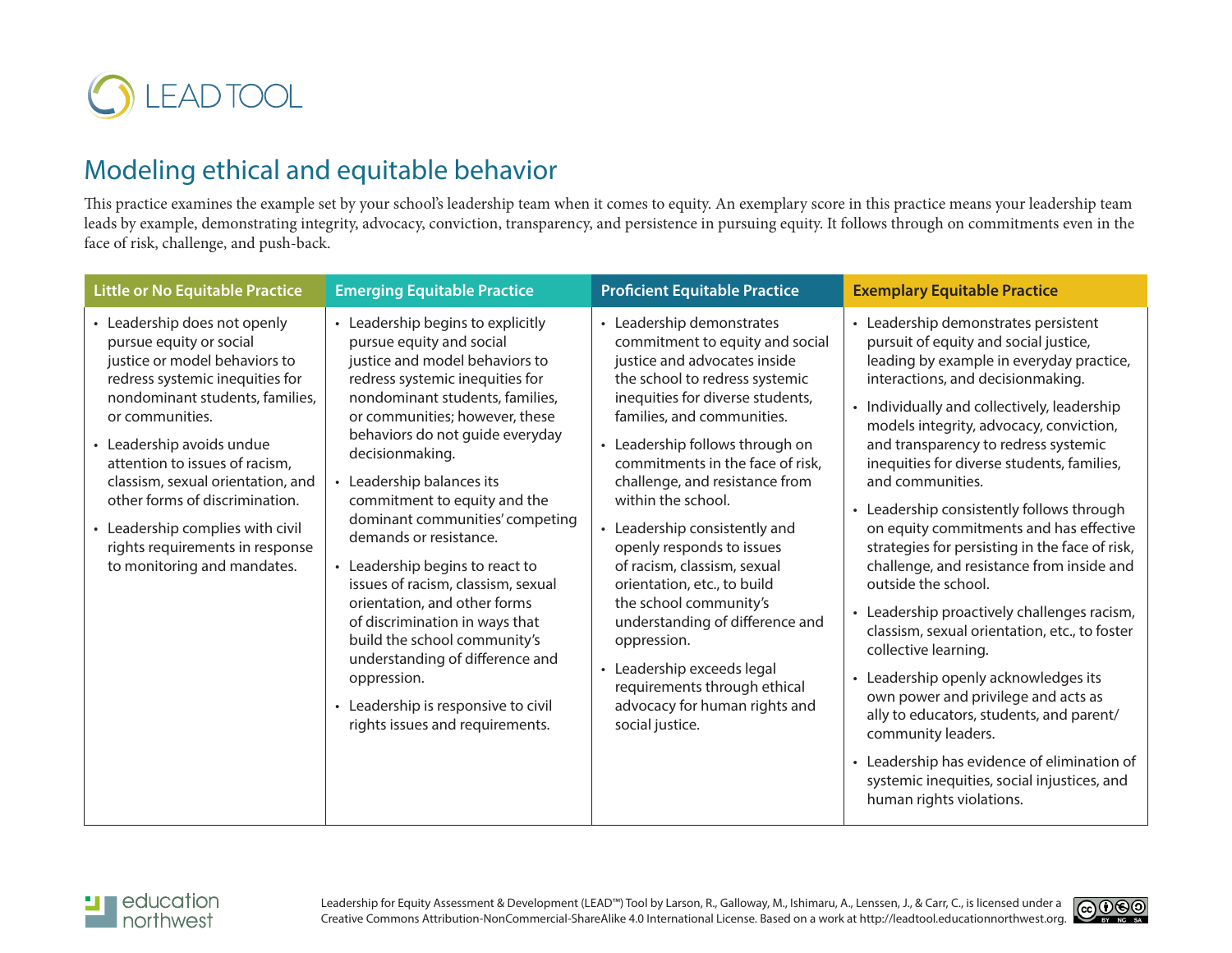

## Allocating resources

This practice explores your school's allocation of resources. An exemplary score here means your school's leadership team equitably allocates resources, redistributing financial, material, time, and human resources to support teaching and learning for each and every student. Your leadership team also advocates for the equitable use of resources throughout the system, not only within your particular school or district.

| <b>Little or No Equitable Practice</b>                                                                                                                                                                                                                                                                       | <b>Emerging Equitable Practice</b>                                                                                                                                                                                                                                                                                                                   | <b>Proficient Equitable Practice</b>                                                                                                                                                                                                                                                                                                                                                                                                                                                                                                                                                             | <b>Exemplary Equitable Practice</b>                                                                                                                                                                                                                                                                                                                                                                                                                                                                                                                                                                                       |
|--------------------------------------------------------------------------------------------------------------------------------------------------------------------------------------------------------------------------------------------------------------------------------------------------------------|------------------------------------------------------------------------------------------------------------------------------------------------------------------------------------------------------------------------------------------------------------------------------------------------------------------------------------------------------|--------------------------------------------------------------------------------------------------------------------------------------------------------------------------------------------------------------------------------------------------------------------------------------------------------------------------------------------------------------------------------------------------------------------------------------------------------------------------------------------------------------------------------------------------------------------------------------------------|---------------------------------------------------------------------------------------------------------------------------------------------------------------------------------------------------------------------------------------------------------------------------------------------------------------------------------------------------------------------------------------------------------------------------------------------------------------------------------------------------------------------------------------------------------------------------------------------------------------------------|
| • Leadership distributes the same<br>fiscal and material resources to all<br>students without regard for need.<br>• Leadership does not redistribute<br>resources to support teaching and<br>learning of students who have not<br>been well-served due to their race,<br>ethnicity, class, or home language. | Leadership begins to examine<br>$\bullet$<br>the distinction between equal<br>and equitable allocation of fiscal<br>and material resources, but does<br>not prioritize redistributing those<br>resources to support teaching and<br>learning for students who have not<br>been well-served due to their race,<br>ethnicity, class, or home language. | • Leadership articulates the<br>distinction between equal and<br>equitable allocation of fiscal and<br>material resources.<br>• Leadership engages staff in<br>allocating financial, material, time,<br>and human resources equitably to<br>support teaching and learning for<br>students who have not been well-<br>served due to their race, ethnicity,<br>class, or home language.<br>• Leadership advocates for the<br>equitable use of resources within its<br>formal span of control.<br>• Leadership has evidence of policies<br>and practices for more equitable<br>resource allocation. | • Leadership collaborates with staff,<br>students, families, and community<br>members to equitably allocate<br>resources, redistributing financial,<br>material, time, and human<br>resources to support teaching and<br>learning for students who have not<br>been well-served due to their race,<br>ethnicity, class, or home language.<br>• Leadership advocates for the<br>equitable use of resources<br>throughout the system, rather<br>than only within its formal span of<br>control.<br>• Leadership has evidence of<br>equitable resource allocation and<br>improved teaching and learning for<br>each student. |



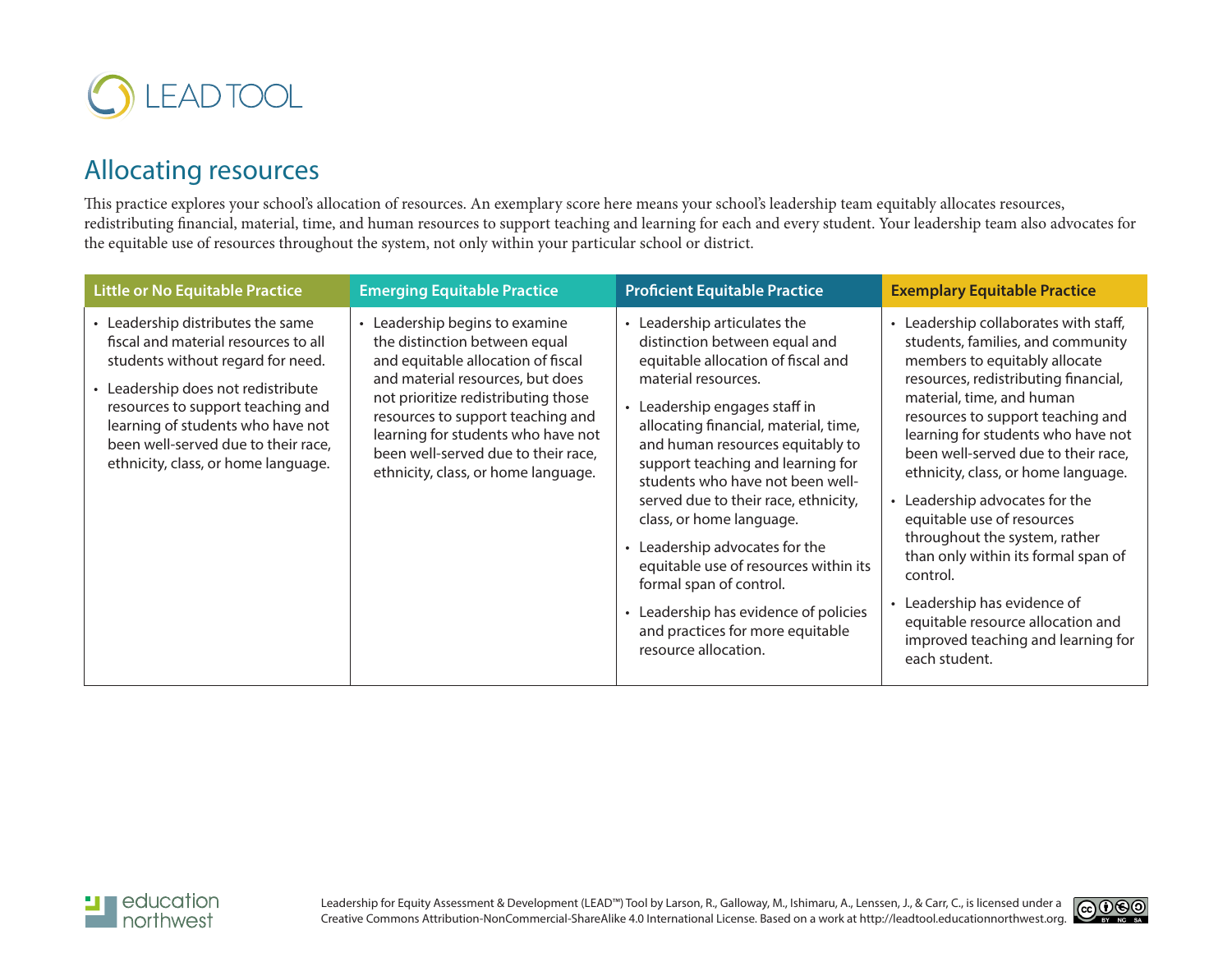

#### Fostering an equitable school culture

This practice examines the culture of equity at your school, which means challenging the belief that student capacity is limited by race, ethnicity, poverty, or language. It looks at how well your school emphasizes learning in all interactions to foster a culture of high expectations and collective responsibility for each student's learning and achievement. An exemplary rating in this practice means your leadership team builds authentic relationships across the school community and deepens belonging and voice for students, families, and staff who have been traditionally marginalized. Instances of racism, classism, homophobia, bullying, and other types of discrimination are openly addressed by your leadership team, which also examines and responds to disproportionate disciplinary impacts on particular student groups.

| <b>Little or No Equitable Practice</b>                                                                                                                                                                                                                                                                                                                                                                                                                       | <b>Emerging Equitable Practice</b>                                                                                                                                                                                                                                                                                                                                                                                                                                                                                                                                                                                                                                                                                                                                                     | <b>Proficient Equitable Practice</b>                                                                                                                                                                                                                                                                                                                                                                                                                                                                                                                                                                                                        | <b>Exemplary Equitable Practice</b>                                                                                                                                                                                                                                                                                                                                                                                                                                                                                                                                                                                                                                                                                                                                                                       |
|--------------------------------------------------------------------------------------------------------------------------------------------------------------------------------------------------------------------------------------------------------------------------------------------------------------------------------------------------------------------------------------------------------------------------------------------------------------|----------------------------------------------------------------------------------------------------------------------------------------------------------------------------------------------------------------------------------------------------------------------------------------------------------------------------------------------------------------------------------------------------------------------------------------------------------------------------------------------------------------------------------------------------------------------------------------------------------------------------------------------------------------------------------------------------------------------------------------------------------------------------------------|---------------------------------------------------------------------------------------------------------------------------------------------------------------------------------------------------------------------------------------------------------------------------------------------------------------------------------------------------------------------------------------------------------------------------------------------------------------------------------------------------------------------------------------------------------------------------------------------------------------------------------------------|-----------------------------------------------------------------------------------------------------------------------------------------------------------------------------------------------------------------------------------------------------------------------------------------------------------------------------------------------------------------------------------------------------------------------------------------------------------------------------------------------------------------------------------------------------------------------------------------------------------------------------------------------------------------------------------------------------------------------------------------------------------------------------------------------------------|
| • Leadership does not examine<br>whether nondominant groups feel<br>a sense of belonging and voice;<br>leadership prioritizes efficiency over<br>relationships.<br>Leadership accepts explanations<br>of race, poverty, or language as<br>limiting students' capacity to learn.<br>Disciplinary policies and practices<br>enact punitive, out-of-school/class<br>consequences, and leadership<br>does not investigate potential<br>disproportionate impacts. | • Leadership begins to examine how<br>the school culture excludes the<br>voices, values, and experiences<br>of nondominant groups and<br>articulates the need to build<br>authentic relationships.<br>• Leadership acknowledges the<br>existence of an achievement gap<br>that is the school's responsibility to<br>address and ensures that diversity is<br>recognized and celebrated.<br>Leadership begins to examine<br>$\bullet$<br>whether nondominant voices in<br>the school community are heard,<br>valued, or shape the vision, and has<br>taken initial steps to incorporate<br>nondominant perspectives into the<br>vision.<br>• Leadership begins to examine<br>disciplinary practices for<br>disproportionate impacts and<br>develops plans to improve school<br>culture. | • Leadership collaborates with<br>teachers and staff to build a<br>school culture that includes the<br>voices, values, and experiences<br>of nondominant groups and<br>prioritizes strong relationships.<br>• Leadership challenges the belief<br>that student capacity is limited<br>by factors such as race, ethnicity,<br>poverty, and language, and fosters<br>collective responsibility for each<br>student's learning.<br>• Leadership monitors and changes<br>disciplinary policies and practices<br>to decrease exclusionary practices<br>and disproportionate impacts and<br>to ensure equitable student access<br>to instruction. | • Leadership's sustained<br>collaboration with teachers, staff,<br>students, families, and community<br>members has created trusting<br>relationships, engagement, voice,<br>and meaningful participation for<br>nondominant groups.<br>• Leadership has evidence of a<br>schoolwide belief in and collective<br>responsibility for each student's<br>capacity to learn to high standards,<br>regardless of background.<br>• Leadership has evidence of learning<br>and restoration-focused inclusive<br>practices that result in fewer<br>disciplinary referrals/suspensions/<br>expulsions and elimination<br>of exclusionary practices and<br>disproportionate impacts.<br>• Leadership has evidence of the<br>school community's continuous<br>assessment and improvement of<br>the learning climate. |

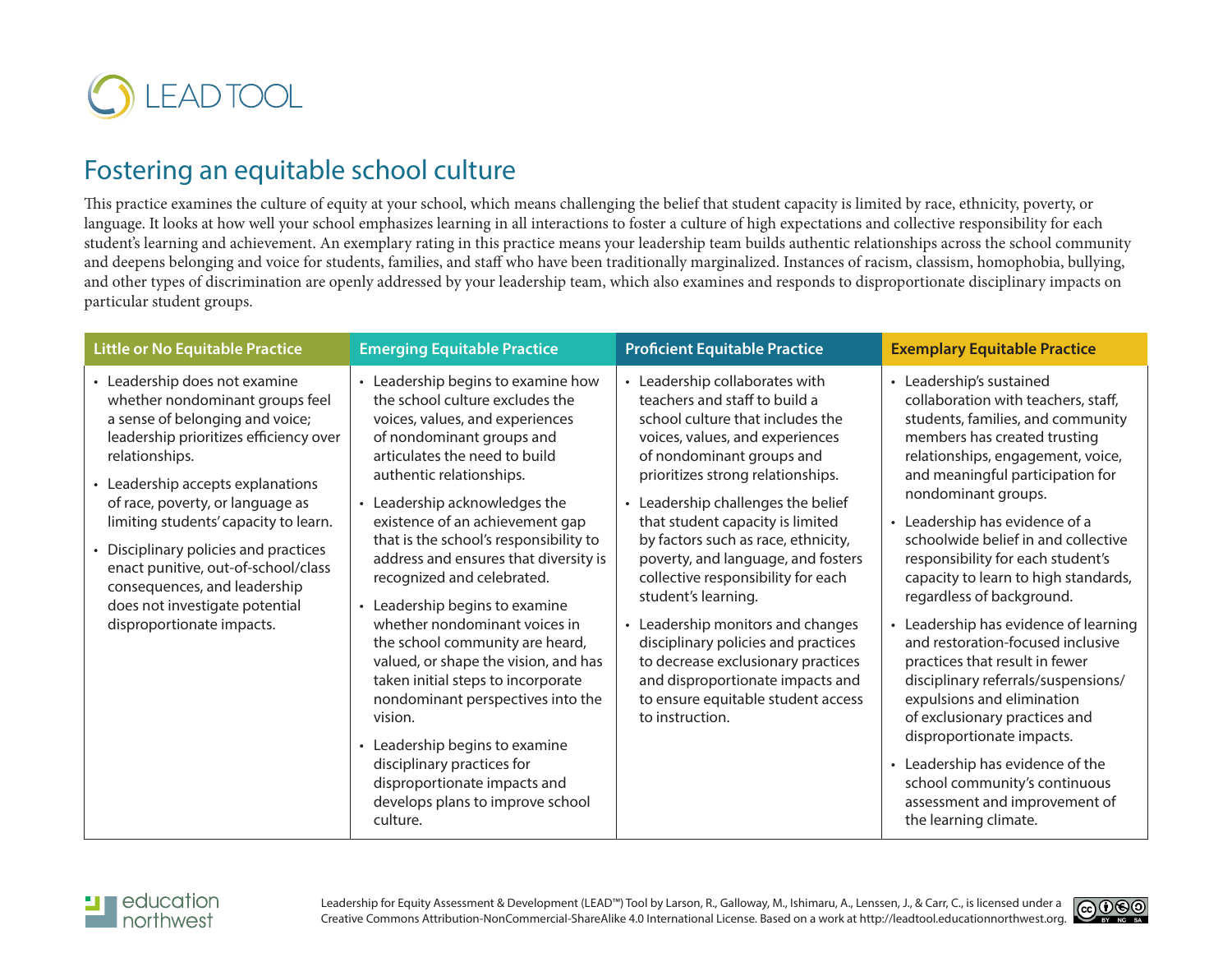

## Collaborating with families and communities

This practice describes the meaningful and ongoing relationships your leadership team has with parents, families, and community leaders—especially those from nondominant communities—to centrally engage them in the educational process and school improvement for equity. An exemplary rating in this practice means your leadership team fosters ongoing, two-way communication to gain and build deep understanding of the diversity of beliefs, values, practices, and cultural and social capital in the school community. The school is a part of the community and builds community capacity to be meaningfully and strategically engaged in enacting a collective equity vision.

| <b>Little or No Equitable Practice</b>                                                                                                                                                                                                                                                                                                                                                                                                                                                                                                                                              | <b>Emerging Equitable Practice</b>                                                                                                                                                                                                                                                                                                                                                                                                                                                                                                                                                                                                                                                                                                                                                | <b>Proficient Equitable Practice</b>                                                                                                                                                                                                                                                                                                                                                                                                                                                                                                                                                                                                                                                                                                                                                   | <b>Exemplary Equitable Practice</b>                                                                                                                                                                                                                                                                                                                                                                                                                                                                                                                                                                                                                                                                                                                                                                                                                                                                                                                                                                                                                           |
|-------------------------------------------------------------------------------------------------------------------------------------------------------------------------------------------------------------------------------------------------------------------------------------------------------------------------------------------------------------------------------------------------------------------------------------------------------------------------------------------------------------------------------------------------------------------------------------|-----------------------------------------------------------------------------------------------------------------------------------------------------------------------------------------------------------------------------------------------------------------------------------------------------------------------------------------------------------------------------------------------------------------------------------------------------------------------------------------------------------------------------------------------------------------------------------------------------------------------------------------------------------------------------------------------------------------------------------------------------------------------------------|----------------------------------------------------------------------------------------------------------------------------------------------------------------------------------------------------------------------------------------------------------------------------------------------------------------------------------------------------------------------------------------------------------------------------------------------------------------------------------------------------------------------------------------------------------------------------------------------------------------------------------------------------------------------------------------------------------------------------------------------------------------------------------------|---------------------------------------------------------------------------------------------------------------------------------------------------------------------------------------------------------------------------------------------------------------------------------------------------------------------------------------------------------------------------------------------------------------------------------------------------------------------------------------------------------------------------------------------------------------------------------------------------------------------------------------------------------------------------------------------------------------------------------------------------------------------------------------------------------------------------------------------------------------------------------------------------------------------------------------------------------------------------------------------------------------------------------------------------------------|
| • Leadership focuses within the<br>school/system and shields<br>teachers and students from<br>unnecessary interference<br>from families and community<br>organizations.<br>• Families are informed of<br>important school policies<br>and student expectations.<br>Community partners are<br>informed of how students and<br>families will best be served<br>based on the leadership's own<br>knowledge.<br>• Leadership identifies ways<br>to overcome perceived<br>deficiencies of nondominant<br>families and communities that<br>impede teaching and learning<br>in the school. | • Leadership has an "open-<br>door" policy for families and is<br>receptive to partnering with<br>community organizations to<br>address the needs of students.<br>Leadership uses appropriate<br>communication to share<br>ways families and community<br>partners can support the<br>school's agenda at home<br>or outside the classroom<br>(e.g., supporting homework<br>completion, fundraising,<br>donating supplies, or providing<br>social services).<br>• Leadership talks about the need<br>to build understanding of the<br>diversity of values, practices,<br>and social and cultural capital in<br>the school community.<br>• Leadership provides<br>opportunities for diverse<br>parents to improve their<br>parenting skills and better<br>support learning at home. | • Leadership engages teachers and<br>staff in proactively partnering<br>with and learning from families<br>and community organizations,<br>especially from nondominant<br>communities.<br>• Leadership uses transparent,<br>culturally appropriate<br>communication to reach out to<br>families and community members<br>and engage them in student<br>learning at school.<br>Leadership has evidence of<br>policies and practices that result<br>in greater awareness and valuing<br>of the diverse values, practices,<br>and resources in the school<br>community.<br>• Leadership engages teachers and<br>staff in integrating community<br>resources and expertise,<br>especially from nondominant<br>communities, to improve and<br>enrich teaching, curriculum, and<br>learning. | • Leadership collaborates with teachers, staff,<br>students, families, and community members,<br>especially from nondominant communities, in<br>shaping the educational process and school<br>improvement for equity.<br>• Leadership develops and maintains<br>meaningful and ongoing relationships<br>with families and communities through<br>regular, two-way, culturally responsive<br>communication.<br>• Leadership has evidence of teacher, staff,<br>student, family, and community capacity<br>to embed "funds of knowledge" and other<br>resources in instruction.<br>• Leadership positions the school as part<br>of the community and builds capacity to<br>meaningfully enact a collective equity vision.<br>Leadership has evidence of ongoing processes<br>to assess and update collaborative work as the<br>community changes.<br>• Leadership has evidence that students,<br>teachers, staff, families, and community<br>members hold collective responsibility for<br>the educational success of each student<br>regardless of background. |



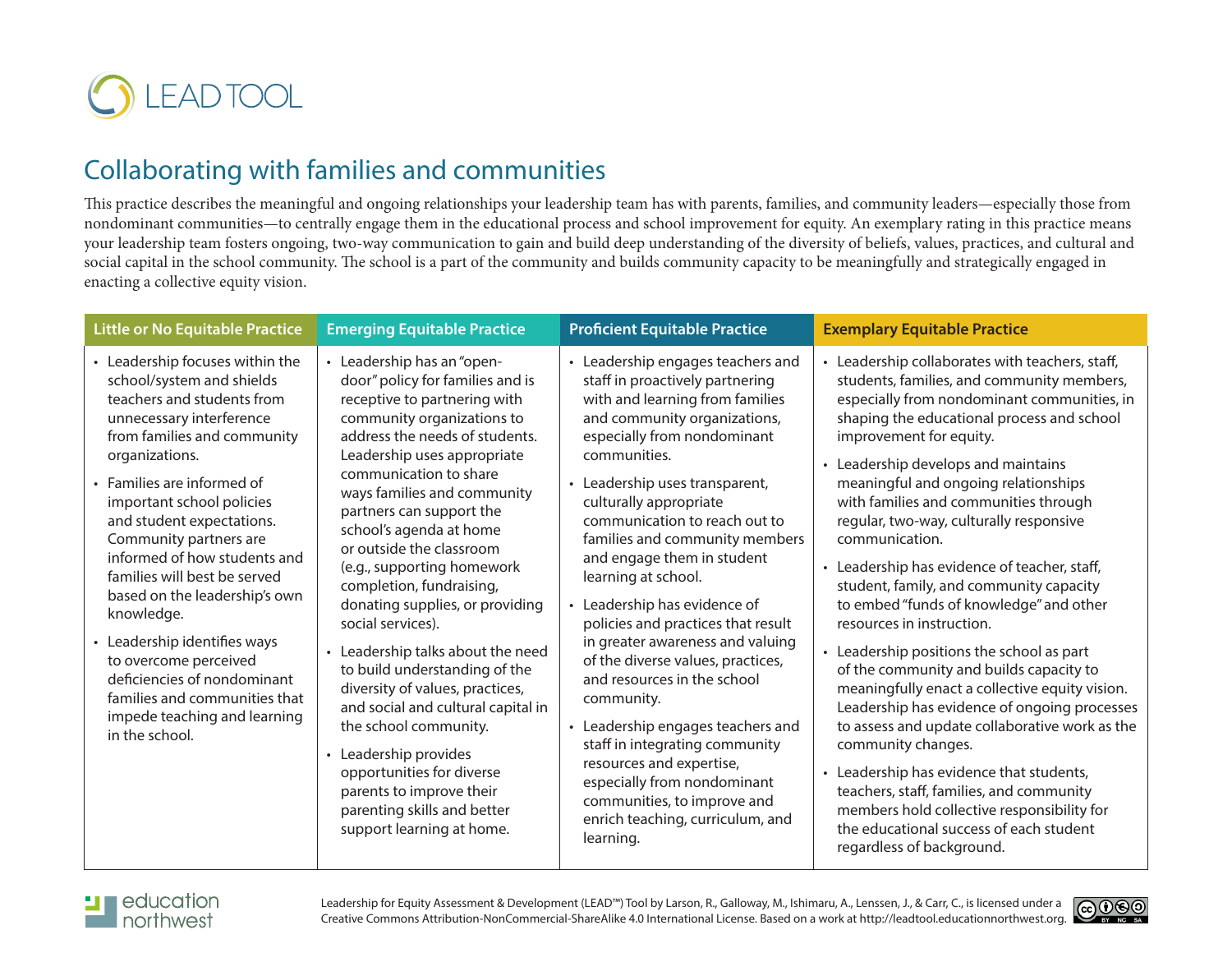

## Influencing the sociopolitical context

This practice examines your influence in the community at large and the way your school collaborates with teachers, parents, community members, unions, and other organizations and coalitions when it comes to equity. An exemplary rating in this practice means those in formal leadership roles strategically use their power and authority within the system and act as allies to educators, students, and parent/community leaders in prioritizing policies and systems to ensure a high-quality education for every student.

| <b>Little or No Equitable Practice</b>                                                                                                                                                                                                                                                                                                                       | <b>Emerging Equitable Practice</b>                                                                                                                                                                                                                                                                        | <b>Proficient Equitable Practice</b>                                                                                                                                                                                                                                                                                                                                                                                                                                                                                          | <b>Exemplary Equitable Practice</b>                                                                                                                                                                                                                                                                                                                                                                                                                                                                                                                                                                                                                                                                                                                     |
|--------------------------------------------------------------------------------------------------------------------------------------------------------------------------------------------------------------------------------------------------------------------------------------------------------------------------------------------------------------|-----------------------------------------------------------------------------------------------------------------------------------------------------------------------------------------------------------------------------------------------------------------------------------------------------------|-------------------------------------------------------------------------------------------------------------------------------------------------------------------------------------------------------------------------------------------------------------------------------------------------------------------------------------------------------------------------------------------------------------------------------------------------------------------------------------------------------------------------------|---------------------------------------------------------------------------------------------------------------------------------------------------------------------------------------------------------------------------------------------------------------------------------------------------------------------------------------------------------------------------------------------------------------------------------------------------------------------------------------------------------------------------------------------------------------------------------------------------------------------------------------------------------------------------------------------------------------------------------------------------------|
| • Leadership complies with local,<br>state, or national policies when<br>prompted and does not seek to<br>address issues outside its formal<br>span of control.<br>• Leadership supports policies that<br>address the needs and interests<br>of dominant student groups<br>over the needs or interests of<br>diverse students, families, and<br>communities. | Leadership seeks to influence policy<br>decisions to address equity and is<br>involved in local policy discussions<br>when asked to participate.<br>• Leadership advocates for the<br>best interests of diverse students,<br>families, and communities as<br>defined and determined by its<br>leadership. | • The leadership engages with<br>teachers and staff in consistently<br>acting to influence equitable policy<br>and implementation at the local<br>level.<br>• Leadership uses its formal power<br>and authority to ensure that<br>decisions are equitable and socially<br>just.<br>• Leadership interacts with and seeks<br>information from students, families,<br>communities, and community<br>groups, particularly from diverse<br>groups, in effectively advocating for<br>a high-quality education for each<br>student. | • Leadership collaborates with<br>students, teachers, staff, families,<br>community, unions, and other<br>organizations to address the roots<br>of systemic inequities; leadership<br>publicly advocates for and works<br>to create and implement equitable<br>and socially just policy at local,<br>state, and national levels.<br>Leadership develops the leadership<br>and capacity of others to use<br>their power and political skills<br>to influence, create, and lead<br>equitable policy.<br>• Leadership strategically uses its<br>formal power and authority and<br>acts as ally to educators, students,<br>and parent/community leaders in<br>prioritizing policies and systems to<br>ensure a high-quality education for<br>every student. |



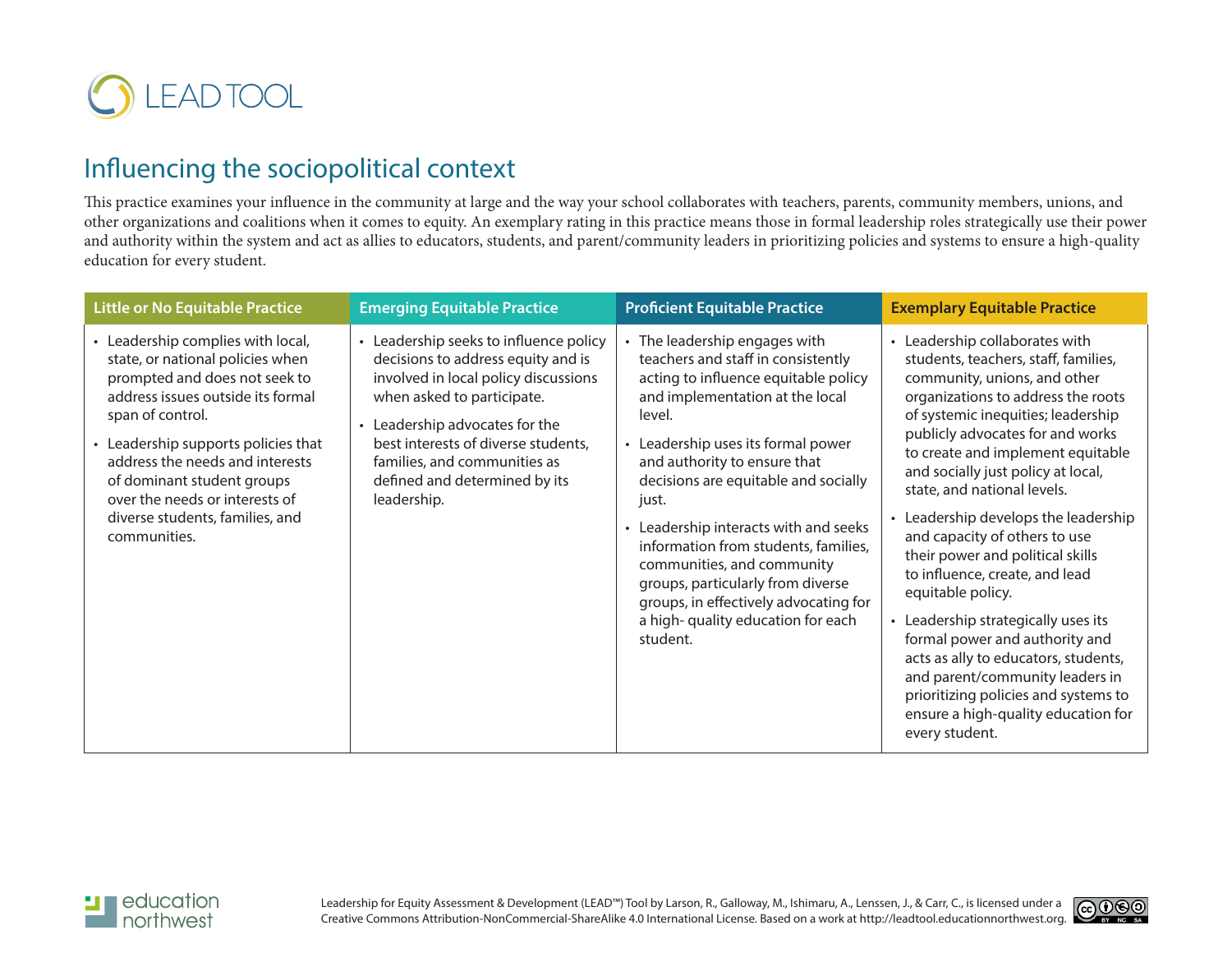

# Hiring and placing personnel

This practice explores your school's personnel practices. It looks at how well your leadership team recruits, retains, and promotes staff—including staff members of color—with strong equity commitments, understanding, and skills. In addition, an exemplary score here means the leadership at your school makes equity-based staff placements, such as placing the most skilled teachers or principals with the students who have greatest need.

| <b>Little or No Equitable Practice</b>                                                                                                                                                                                                                                                                      | <b>Emerging Equitable Practice</b>                                                                                                                                                                                                                                                                                                                                                       | <b>Proficient Equitable Practice</b>                                                                                                                                                                                                                                                                                                                                                                                                                                                                                                                                                                                                                                                        | <b>Exemplary Equitable Practice</b>                                                                                                                                                                                                                                                                                                                                                                                                                                                                                                                                                                                                                                                 |
|-------------------------------------------------------------------------------------------------------------------------------------------------------------------------------------------------------------------------------------------------------------------------------------------------------------|------------------------------------------------------------------------------------------------------------------------------------------------------------------------------------------------------------------------------------------------------------------------------------------------------------------------------------------------------------------------------------------|---------------------------------------------------------------------------------------------------------------------------------------------------------------------------------------------------------------------------------------------------------------------------------------------------------------------------------------------------------------------------------------------------------------------------------------------------------------------------------------------------------------------------------------------------------------------------------------------------------------------------------------------------------------------------------------------|-------------------------------------------------------------------------------------------------------------------------------------------------------------------------------------------------------------------------------------------------------------------------------------------------------------------------------------------------------------------------------------------------------------------------------------------------------------------------------------------------------------------------------------------------------------------------------------------------------------------------------------------------------------------------------------|
| Leadership gives little attention to<br>hiring personnel with the ability<br>to successfully teach children of<br>all backgrounds or to recruiting<br>diverse educators.<br>• Leadership places and promotes<br>educators based on tenure,<br>personal preferences, or privileged<br>community preferences. | • Leadership talks about recruiting<br>and hiring diverse educators or<br>those with the ability to successfully<br>teach children of all backgrounds,<br>but does not make this a priority.<br>Leadership begins to place the<br>$\bullet$<br>most effective educators with<br>students who have not been well-<br>served due to their race, ethnicity,<br>class, and/or home language. | • Leadership prioritizes equity-related<br>understanding, commitment,<br>or skills in hiring practices and<br>actively recruits and retains diverse<br>personnel.<br>• Leadership assigns the most<br>effective educators to the students<br>who have not been well-served<br>due to their race, ethnicity, class,<br>and/or home language; leadership<br>supports these staff members in<br>becoming leaders or coaches.<br>Leadership has evidence of changes<br>in educator hiring, recruitment,<br>retention, and practices that place<br>the most effective educators with<br>students who have not been well-<br>served due to their race, ethnicity,<br>class, and/or home language. | • Leadership collaborates with<br>teachers, staff, students, family,<br>and community members in<br>ongoing processes for recruiting,<br>hiring, retaining, and advancing<br>diverse staff as well as educators<br>with strong equity commitments,<br>understanding, and skills.<br>• Leadership creates a pipeline for<br>sustainable recruitment, hiring,<br>and promotion of educators with<br>strong equity commitments,<br>understanding, and skills.<br>• Leadership has evidence of teacher<br>and staff enactment of equity<br>practices, placement of educators<br>with strong equitable practices<br>into leadership roles, and increased<br>teacher and staff diversity. |